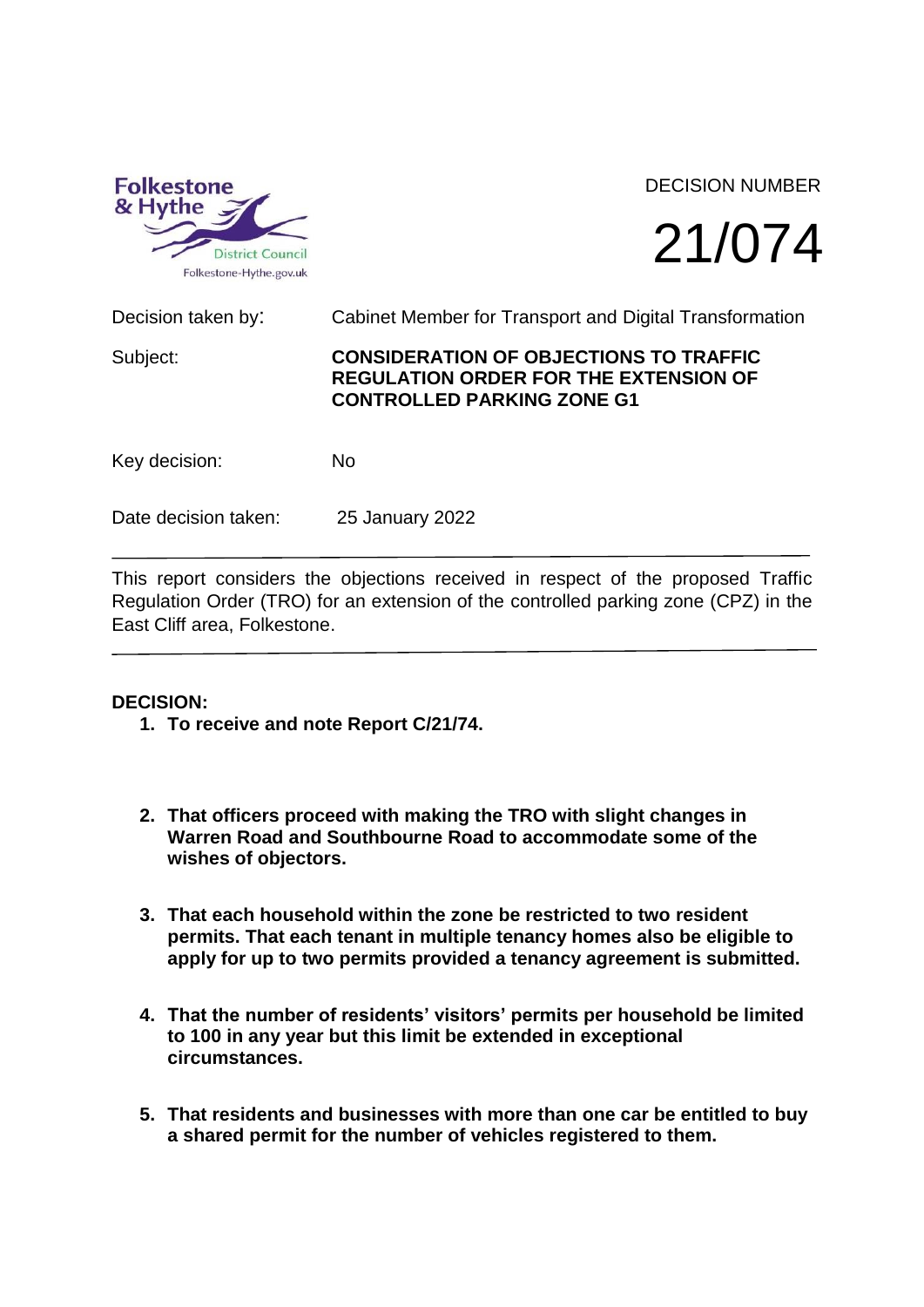**6. That the fees for permits replicate current arrangements for existing schemes in the district as follows:**

| <b>Residents' Permit</b>               | £30 per year              |  |
|----------------------------------------|---------------------------|--|
| <b>Additional resident permit</b>      | £30 per year              |  |
| <b>Shared Resident permit</b>          | £30 per year              |  |
| <b>Resident Visitor permit</b>         | £5.20 per day (book of 5) |  |
| <b>Business permit</b>                 | £60 per year              |  |
| Replacement lost or stolen permit      | £5.20                     |  |
| Special permit (Health & care workers) | <b>Free</b>               |  |

- **7. That all permit charges be subject to an annual review.**
- **8. That the eligibility criteria be:**
	- **Resident permit**

**The applicant's usual place of residence should be in the CPZ The vehicle is either a passenger vehicle or a goods vehicle of a height less than 3.2 metres (10ft 6ins) and length less than 6.5 metres (21ft 4ins) a gross weight not exceeding 5 tonnes. That officers discretion be applied in exceptional cases.**

- **Resident visitor permits Applicant's usual place of residence should be in the CPZ**
- **Business permit The business operates from an address within the CPZ The vehicle is essential for the efficient operation of the business**
- **9. That the extended zone be reviewed 12 months after implementation.**

### **Reasons for decision:**

The Cabinet Member for Transport is asked to agree the recommendations set out below because:

- a) The majority of residents within the proposed extended zone have indicated they do experience parking difficulties and are in favour of parking controls especially since the recent introduction of the East Cliff Gardens zone.
- b) Parking controls will help to address the commuter/long-stay parking and traffic flow problems experienced by many of the local residents especially during peak times.

### **Alternative Options (if any)**

None